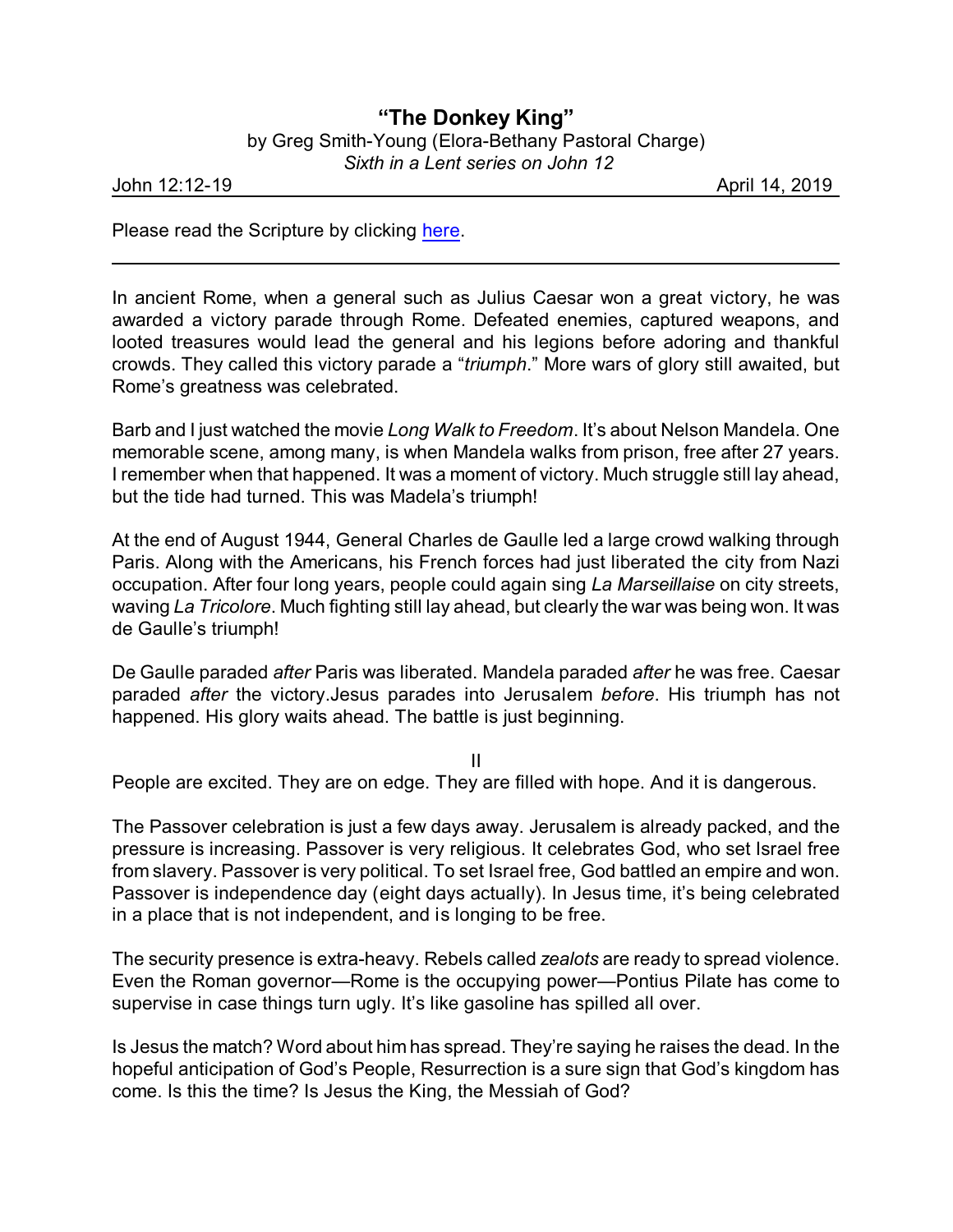People start waving palm branches. Palm branches are like flags. This is not the first time in Israel's story that they've waved palm branches aloft to celebrate an uprising.<sup>1</sup> Palms are banners of freedom.

People start shouting: *"Hosanna!"*That means "Save us now!" You know the roadside-sign shouting "Ye must be saved!" That message is true enough. But if your country is being ruled as a prison, salvation means a break-out. "Save us" is a call to rebellion.

I've noticed that some of the most common songs we sing on Palm Sunday prominently feature children.<sup>2</sup> We often have our children parade around the sanctuary, waving palm branches and shouting *"Hosanna!"* If we take seriously what that cry means and what the palm branches were about, we'd realize that we are tutoring our children in the ways revolution. That might not be a bad thing.

Their shouting continues: *"Blessed in the one who comes in the name of the Lord!"* That's from a psalm Jews sing at festivals. $3$  But this time they add to it. They see Jesus and proclaim: *"The king of Israel!"*<sup>4</sup> Proclaiming someone "King!" is, of course, very political. When there is already someone on the throne, it's very dangerous too.

Remember, it's like gas is spilled all over. The air is electric with fumes. The match is ready. Will he strike?

III

No one expects a donkey.

Sure, Jesus is an ordinary working guy, the sort who would ride a donkey.<sup>5</sup> I'm quite sure, though, that if Jesus wants a tall, muscular horse to bear him on the occasion, he could have got one. Instead, he chooses to go donkey riding.<sup>6</sup>

<sup>1</sup> Gary Burge says that "When the temple was rededicated during the Maccabean era, palms were used in the celebration (1 Macc. 13:15; 2 Macc. 10:7). . . . During both major wars with Rome, reliefs of palms were stamped on the coins minted by the rebels. Thus this act of celebration [with palms] is by no means neutral. [The palm] symbolizes Israel's national hopes, now focused on Jesus, being hailed as he enters the city." Quoted in Frederick Dale Bruner, The Gospel of John, A Commentary (Grand Rapids: Eerdmans, 2012), 709.

<sup>2</sup> In the Voices United hymn book, for instance, see #122 ("All Glory, Laud and Honour"), #123 ("Hosanna, Loud Hosanna"), #124 ("He Came Riding on a Donkey"), #126 ("Ride On, Ride On, the Time is Right"), and #162 ("The Glory of Our King"). This is remarkable, because none of the Gospels talk about children when they describe Jesus' parade into Jerusalem. Has turning this into a "children's story" kicked the teeth out of the episode?

<sup>&</sup>lt;sup>3</sup> Psalm 118.25-26. This is one of the Hallel Psalms. See<https://en.wikipedia.org/wiki/Hallel>

Bruner, 706. Again he quotes Gary Burge: "This] departs considerably from [the Psalm's] intent. Suddenly we gain the impression that the crowds are greeting a national liberator." Bruner, 709.

 $5$  U. Wilckens said the donkey was the "riding animal of the little man." (Quoted in Bruner, 710.)

<sup>6</sup> In John's account of these events, he gives the sense that a donkey happened to be nearby and Jesus used it (see verse 14). He seems to be reacting to the crowd's enthusiasm for revolution (Bruner 709).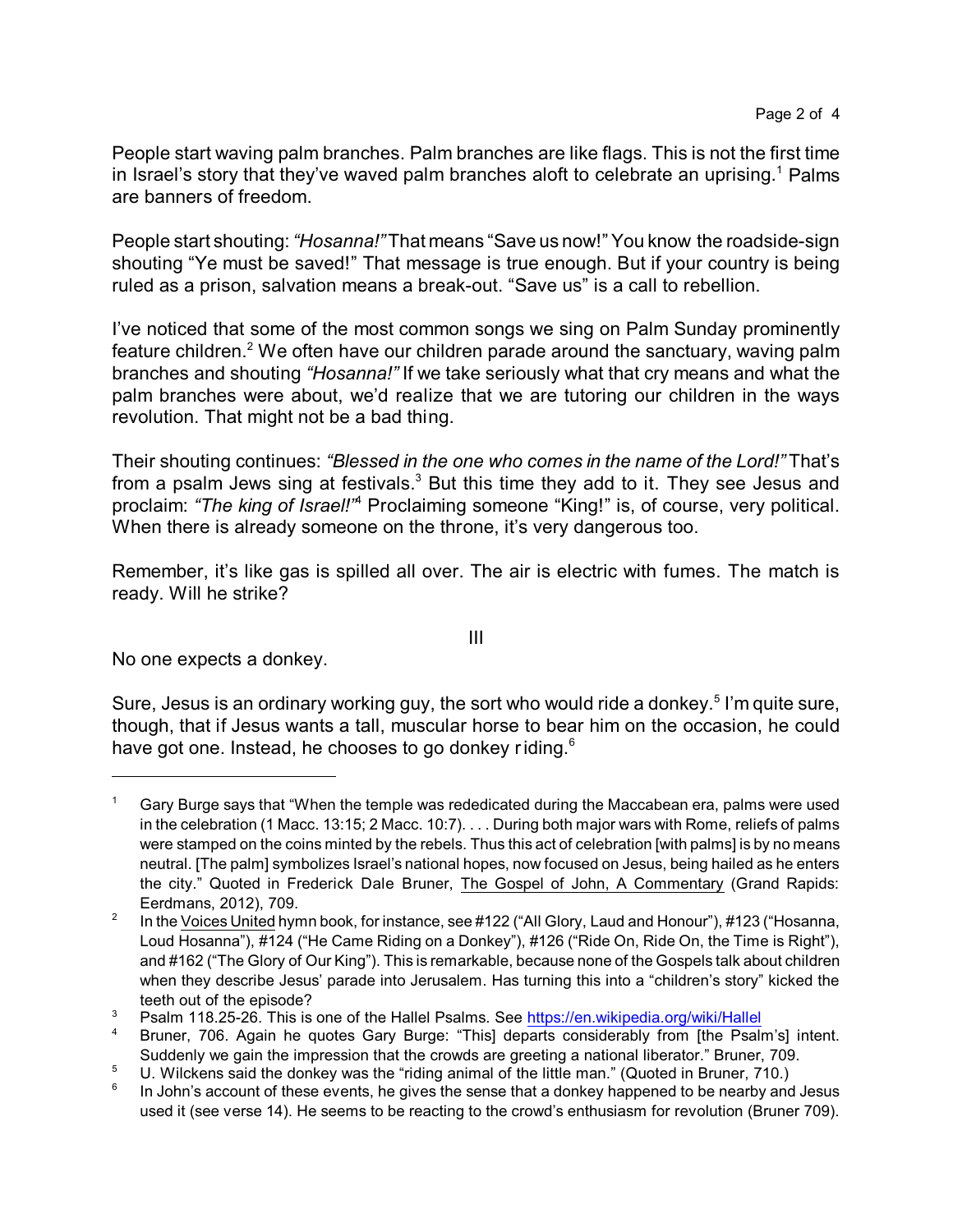Donkeys are nice. Not glamorous, though. Not terribly impressive. If you are an ancient general, unleashing a massed calvary charge of men on donkeys is not likely to bring victory. If you want to inspire your people with your majesty, perching on a donkey will be underwhelming.

Imagine if Mandela had left prison on a skateboard? Or De Gaulle had wheeled through Paris on a moped. Or Caesar had celebrated his triumph through Rome . . . well, on a donkey.

Jesus' supporters are eager for inspiration and victory. He's the match, about to light the fire! But Jesus rides a donkey.

IV

What sort of revolution is this guy leading? What sort of campaign has he strategized? What sort of battle awaits? What kind of politics is this?

The prophet Zechariah wrote something about a donkey, centuries before Jesus.<sup>7</sup> The Gospel-writer John wants us to remember it when we see Jesus on the donkey.<sup>8</sup> I read it to begin our worship.

The prophet was talking about the coming of the king, who would rebuild the Temple, restore the people, and return God's Kingdom. Listen. What does this say about Jesus?

*He is righteous and victorious. He is humble and riding on a [donkey], on a colt, the offspring of a donkey. He will cut off the chariot from [Israel] and the warhorse from Jerusalem. The bow used in battle will be cut off; he will speak peace to the nations. His rule will stretch from sea to sea, and from the river to the ends of the earth.*

That's God's Word, through Zechariah the prophet.

In the accounts in Matthew, Mark and Luke's Gospels, the procurement of a donkey (or two) for the day has been clearly thought out. This does not preclude, however, that Jesus chose a donkey to undermine the nationalistic fervour he knew was gathering around him.

<sup>7</sup> Zechariah 9:9-10. All Bible quotes are from the *Common English Bible*.

<sup>8</sup> John's Gospel made two changes to Zechariah's prophecy. Zechariah said, "Look! Your king will come to you!" John changed this to, "Look! Your king is coming." (Emphasis added). Also, Zechariah began with "Rejoice greatly, Daughter Zion. Sing aloud, Daughter Jerusalem." John changed it to, "Don't be afraid, daughter of Zion." With the revolutionary fervour in the air, and especially knowing what was to happen to Jesus, "Don't be afraid," is especially appropriate.